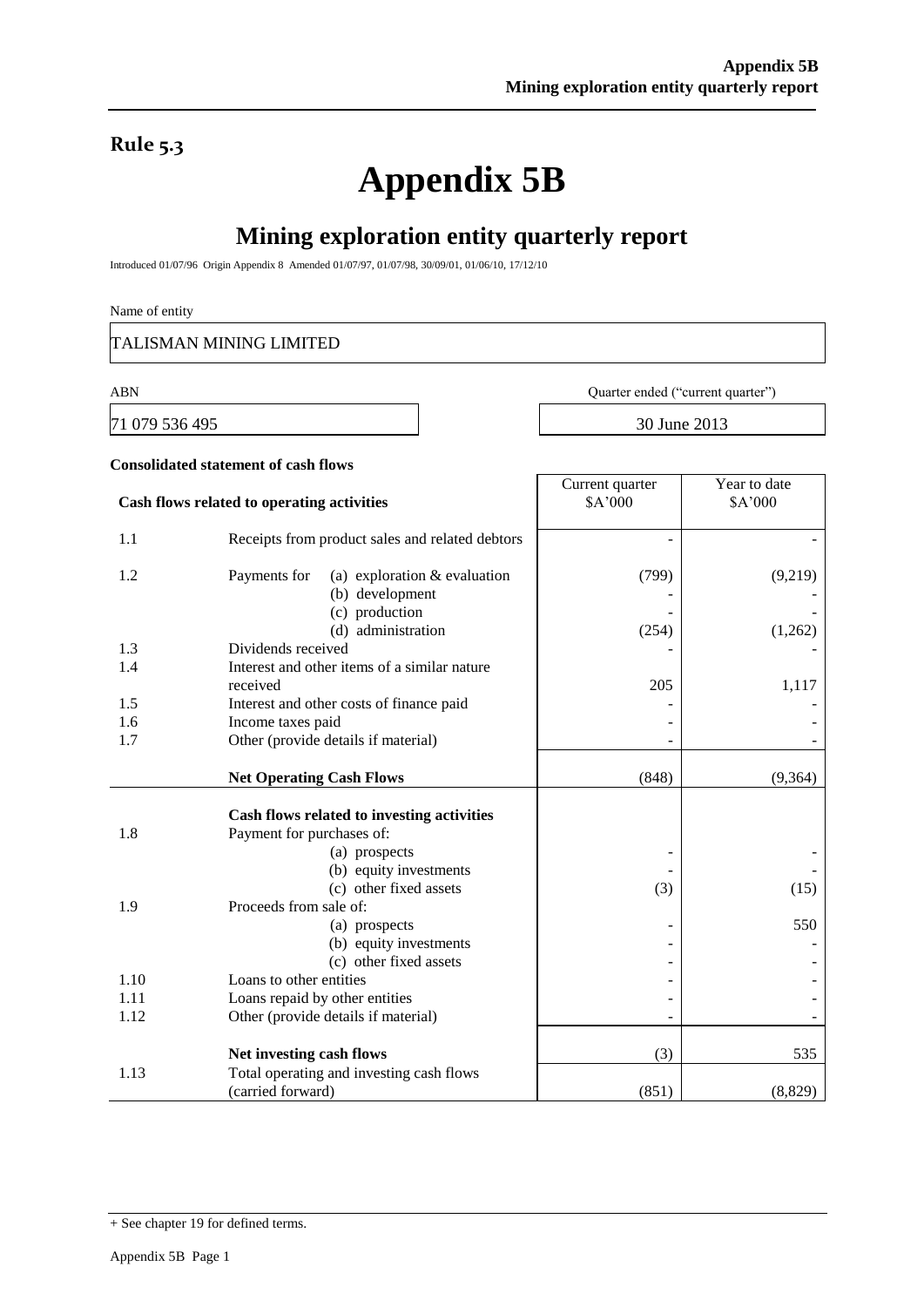| 1.13 | Total operating and investing cash flows      | (851)  | (8, 829) |
|------|-----------------------------------------------|--------|----------|
|      | (brought forward)                             |        |          |
|      |                                               |        |          |
|      | Cash flows related to financing activities    |        |          |
| 1.14 | Proceeds from issues of shares, options, etc. | -      |          |
| 1.15 | Proceeds from sale of forfeited shares        | -      |          |
| 1.16 | Proceeds from borrowings                      | -      |          |
| 1.17 | Repayment of borrowings                       | -      |          |
| 1.18 | Dividends paid                                |        |          |
| 1.19 | Other (provide details if material)           |        |          |
|      | Net financing cash flows                      |        |          |
|      |                                               |        |          |
|      | Net increase (decrease) in cash held          | (851)  | (8, 829) |
| 1.20 | Cash at beginning of quarter/year to date     | 20,324 | 28,302   |
| 1.21 | Exchange rate adjustments to item 1.20        |        |          |
|      |                                               |        |          |
| 1.22 | Cash at end of quarter                        | 19,473 | 19,473   |

#### **Payments to directors of the entity and associates of the directors Payments to related entities of the entity and associates of the related entities**

|                      |                                                                   | Current quarter<br>\$A'000 |
|----------------------|-------------------------------------------------------------------|----------------------------|
| 1.23                 | Aggregate amount of payments to the parties included in item 1.2  | 236                        |
| 1.24                 | Aggregate amount of loans to the parties included in item 1.10    |                            |
| $\sim$ $\sim$ $\sim$ | $\sim$<br>$\sim$ $\sim$ $\sim$ $\sim$ $\sim$ $\sim$ $\sim$ $\sim$ |                            |

1.25 Explanation necessary for an understanding of the transactions

Remuneration to Directors.

#### **Non-cash financing and investing activities**

2.1 Details of financing and investing transactions which have had a material effect on consolidated assets and liabilities but did not involve cash flows

N/A

2.2 Details of outlays made by other entities to establish or increase their share in projects in which the reporting entity has an interest

N/A

<sup>+</sup> See chapter 19 for defined terms.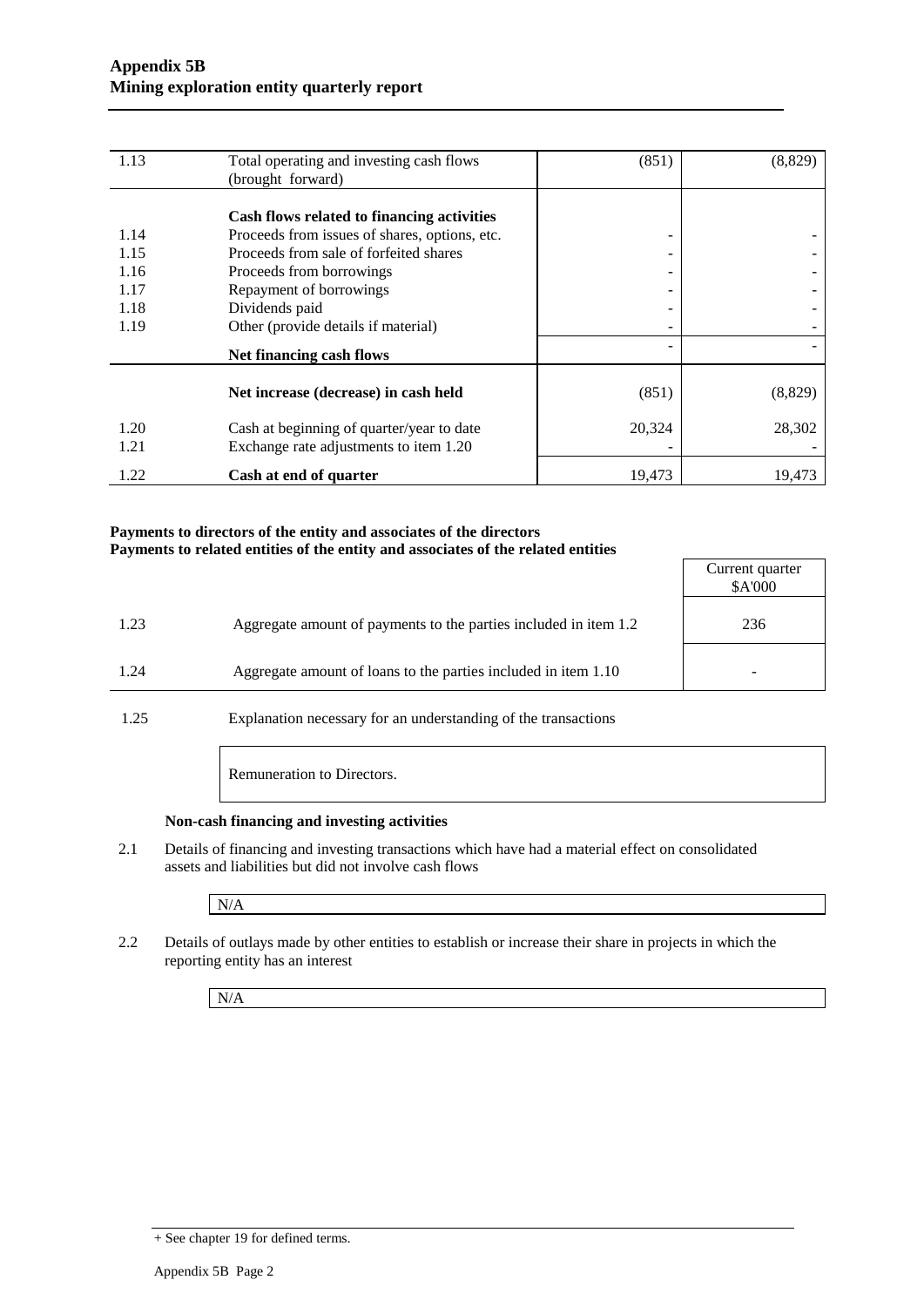#### **Financing facilities available**

*Add notes as necessary for an understanding of the position.*

|     |                             | Amount available<br>\$A'000 | Amount used<br>\$A'000 |
|-----|-----------------------------|-----------------------------|------------------------|
| 3.1 | Loan facilities             | -                           | -                      |
| 3.2 | Credit standby arrangements | -                           |                        |

#### **Estimated cash outflows for next quarter**

| 4.1 | Exploration and evaluation | \$A'000 |
|-----|----------------------------|---------|
| 4.2 | Development                | 700     |
|     |                            |         |
| 4.3 | Production                 |         |
| 4.4 | Administration             | 280     |
|     | <b>Total</b>               | 980     |

#### **Reconciliation of cash**

| Reconciliation of cash at the end of the quarter (as<br>shown in the consolidated statement of cash flows) to<br>the related items in the accounts is as follows. |                          | Current quarter<br>\$A'000 | Previous quarter<br>\$A'000 |  |
|-------------------------------------------------------------------------------------------------------------------------------------------------------------------|--------------------------|----------------------------|-----------------------------|--|
| 5.1                                                                                                                                                               | Cash on hand and at bank | 409                        | 804                         |  |
| 5.2<br>Deposits at call                                                                                                                                           |                          | 19.064                     | 19,520                      |  |
| 5.3                                                                                                                                                               | Bank overdraft           |                            |                             |  |
| Other (provide details)<br>5.4                                                                                                                                    |                          |                            |                             |  |
| <b>Total: cash at end of quarter (item 1.22)</b>                                                                                                                  |                          | 19,473                     | 20,324                      |  |

<sup>+</sup> See chapter 19 for defined terms.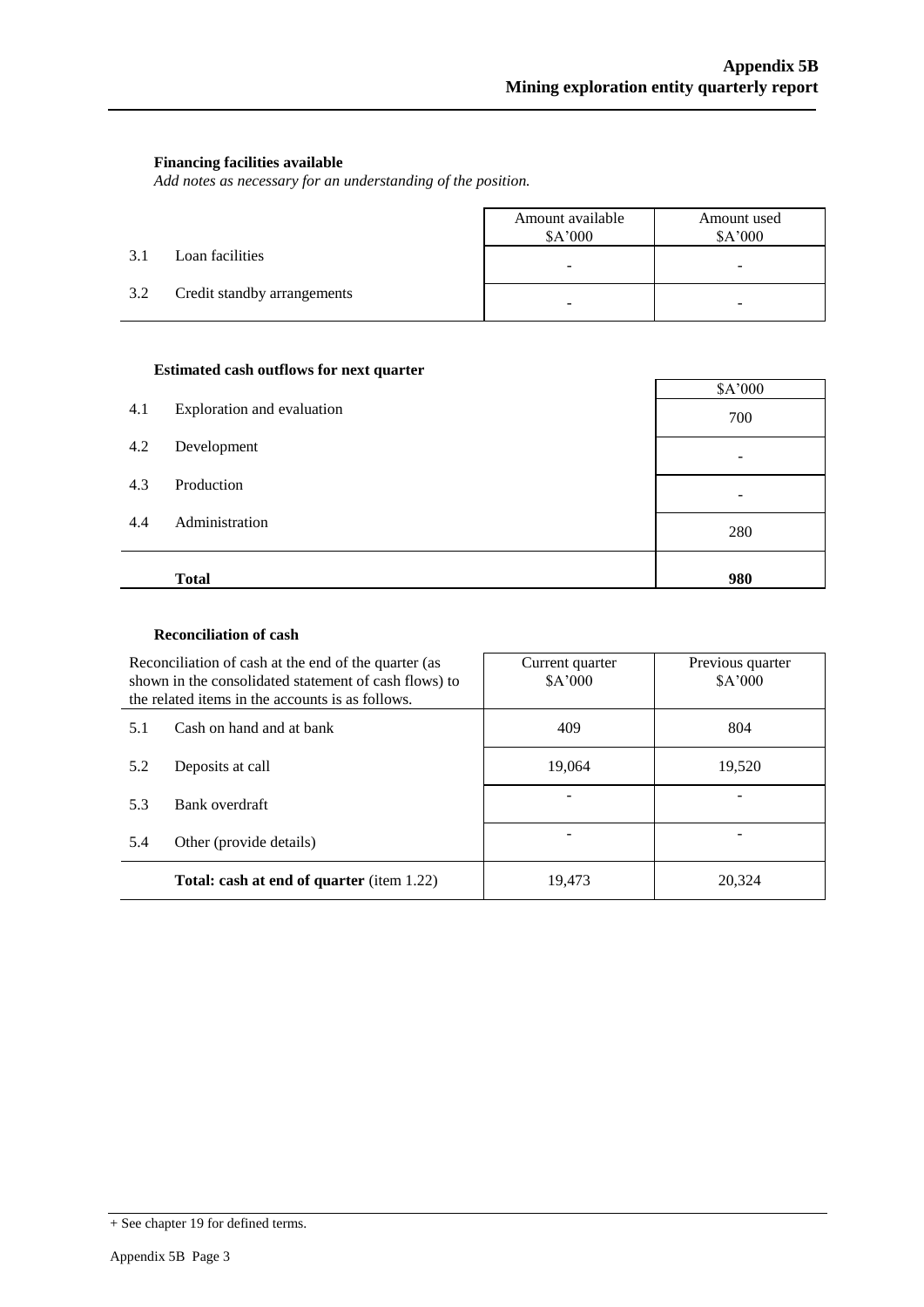#### **Changes in interests in mining tenements**

|     |                                                                     | <b>Tenement</b><br>reference | Nature of interest<br>(note (2))                                                                                                                                                                               | Interest at<br>beginning of<br>quarter | Interest at<br>end of<br>quarter |
|-----|---------------------------------------------------------------------|------------------------------|----------------------------------------------------------------------------------------------------------------------------------------------------------------------------------------------------------------|----------------------------------------|----------------------------------|
| 6.1 | Interests in mining<br>tenements relinquished,<br>reduced or lapsed |                              |                                                                                                                                                                                                                |                                        |                                  |
| 6.2 | Interests in mining<br>tenements acquired or<br>increased           | E52/2275                     | Signing of Joint Venture<br>Agreement with Chrysalis<br>Resources and registration of<br>60% interest in Halloween<br>West Project (details of<br>original earn-in agreement<br>released to ASX on $16/5/12$ ) |                                        | 60%                              |

#### **Issued and quoted securities at end of current quarter**

*Description includes rate of interest and any redemption or conversion rights together with prices and dates.*

|                                     | Total number                                                                                                                                                                                                                                                                                                                                                                                            | Number<br>quoted | Issue price per<br>security (see note | Amount paid up<br>per security (see<br>note 3) (cents) |
|-------------------------------------|---------------------------------------------------------------------------------------------------------------------------------------------------------------------------------------------------------------------------------------------------------------------------------------------------------------------------------------------------------------------------------------------------------|------------------|---------------------------------------|--------------------------------------------------------|
| $+$ securities<br><b>Preference</b> |                                                                                                                                                                                                                                                                                                                                                                                                         |                  |                                       |                                                        |
| (description)                       |                                                                                                                                                                                                                                                                                                                                                                                                         |                  |                                       |                                                        |
| Changes during quarter              |                                                                                                                                                                                                                                                                                                                                                                                                         |                  |                                       |                                                        |
| (a) Increases through               |                                                                                                                                                                                                                                                                                                                                                                                                         |                  |                                       |                                                        |
| issues                              |                                                                                                                                                                                                                                                                                                                                                                                                         |                  |                                       |                                                        |
| (b) Decreases through               |                                                                                                                                                                                                                                                                                                                                                                                                         |                  |                                       |                                                        |
|                                     |                                                                                                                                                                                                                                                                                                                                                                                                         |                  |                                       |                                                        |
|                                     |                                                                                                                                                                                                                                                                                                                                                                                                         |                  |                                       |                                                        |
|                                     |                                                                                                                                                                                                                                                                                                                                                                                                         |                  |                                       |                                                        |
|                                     |                                                                                                                                                                                                                                                                                                                                                                                                         |                  |                                       |                                                        |
|                                     |                                                                                                                                                                                                                                                                                                                                                                                                         |                  |                                       |                                                        |
|                                     |                                                                                                                                                                                                                                                                                                                                                                                                         |                  |                                       |                                                        |
|                                     |                                                                                                                                                                                                                                                                                                                                                                                                         |                  |                                       |                                                        |
|                                     |                                                                                                                                                                                                                                                                                                                                                                                                         |                  |                                       |                                                        |
|                                     |                                                                                                                                                                                                                                                                                                                                                                                                         |                  |                                       |                                                        |
|                                     |                                                                                                                                                                                                                                                                                                                                                                                                         |                  |                                       |                                                        |
|                                     |                                                                                                                                                                                                                                                                                                                                                                                                         |                  |                                       |                                                        |
|                                     |                                                                                                                                                                                                                                                                                                                                                                                                         |                  |                                       |                                                        |
|                                     |                                                                                                                                                                                                                                                                                                                                                                                                         |                  |                                       |                                                        |
|                                     |                                                                                                                                                                                                                                                                                                                                                                                                         |                  |                                       |                                                        |
|                                     |                                                                                                                                                                                                                                                                                                                                                                                                         |                  |                                       |                                                        |
|                                     |                                                                                                                                                                                                                                                                                                                                                                                                         |                  |                                       |                                                        |
|                                     |                                                                                                                                                                                                                                                                                                                                                                                                         |                  |                                       |                                                        |
|                                     |                                                                                                                                                                                                                                                                                                                                                                                                         |                  |                                       |                                                        |
|                                     | returns of capital, buy-<br>backs, redemptions<br><sup>+</sup> Ordinary securities<br>Changes during quarter<br>(a) Increases through<br>issues<br>(b) Decreases through<br>returns of capital, buy-<br>backs<br><sup>+</sup> Convertible<br>debt securities<br>(description)<br>Changes during quarter<br>(a) Increases through<br>issues<br>(b) Decreases through<br>securities matured,<br>converted | 131,538,627      | 131,538,627                           | $3)$ (cents)                                           |

<sup>+</sup> See chapter 19 for defined terms.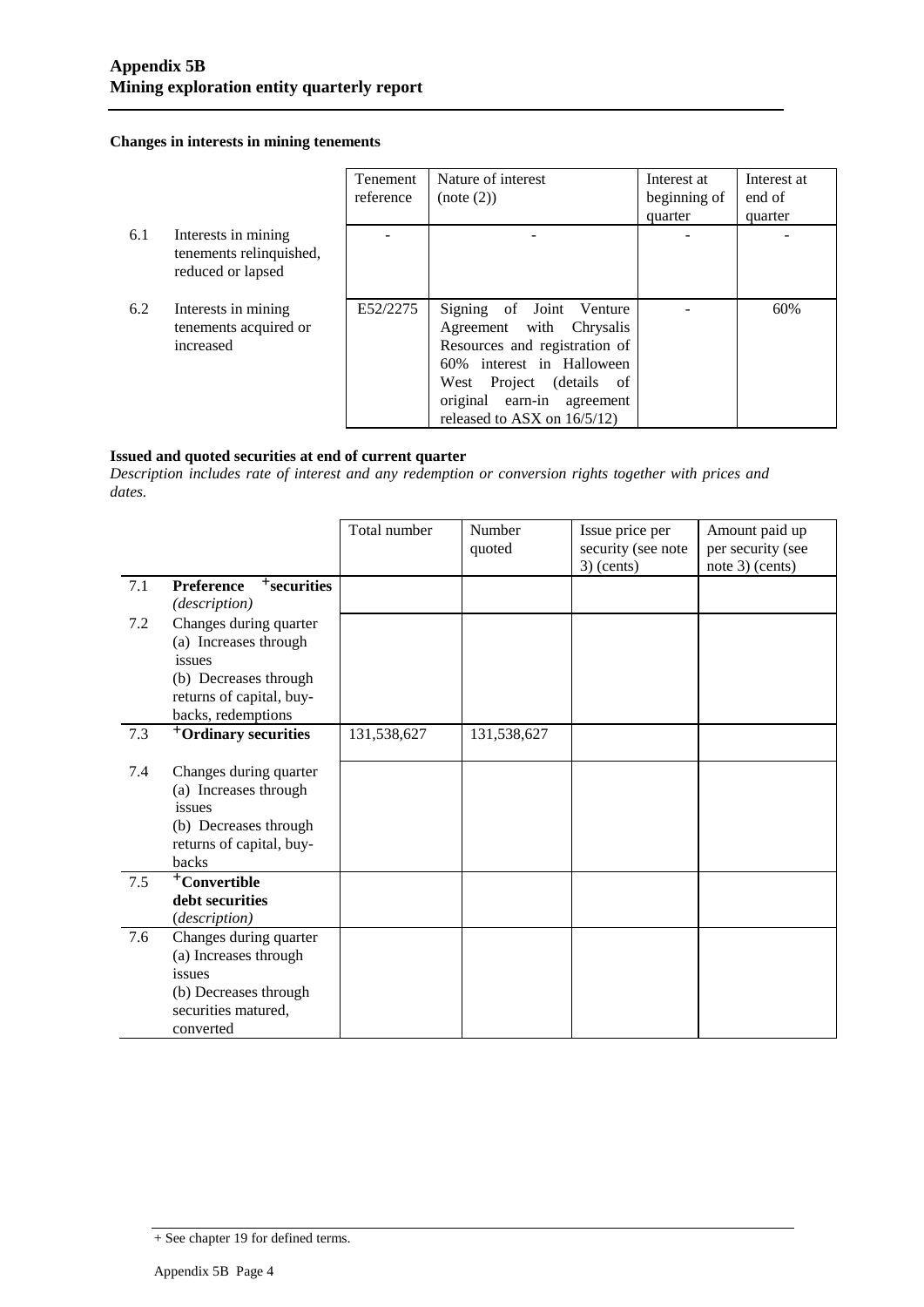| 7.7  | <b>Options</b>                     |                |                          | Exercise price           | Expiry date    |
|------|------------------------------------|----------------|--------------------------|--------------------------|----------------|
|      | (description and                   | 250,000        | $\overline{\phantom{a}}$ | \$1.27                   | 30/11/2013     |
|      | conversion                         | 250,000        | ÷,                       | \$1.35                   | 30/11/2013     |
|      | factor)                            | 250,000        |                          | \$1.44                   | 30/11/2013     |
|      |                                    | 250,000        |                          | \$1.53                   | 30/11/2013     |
|      |                                    | 50,000         |                          | \$1.19                   | 14/03/2014     |
|      |                                    | 400,000        |                          | \$1.00                   | 30/11/2013     |
|      |                                    | 200,000        |                          | \$1.10                   | 30/11/2013     |
|      |                                    | 200,000        |                          | \$1.20                   | 30/11/2013     |
|      |                                    | 200,000        |                          | \$1.30                   | 30/11/2013     |
|      |                                    | 125,000        |                          | \$0.90                   | 31/07/2014     |
|      |                                    | 125,000        |                          | \$0.97                   | 31/07/2014     |
|      |                                    | 125,000        |                          | \$1.03                   | 31/07/2014     |
|      |                                    | 125,000        |                          | \$1.09                   | 31/07/2014     |
|      |                                    | 400,000        |                          | \$0.69                   | 31/12/2014     |
|      |                                    | 400,000        |                          | \$0.73                   | 31/12/2014     |
|      |                                    | 450,000        |                          | \$0.78                   | 31/12/2014     |
|      |                                    | 400,000        |                          | \$0.83                   | 31/12/2014     |
|      |                                    | 400,000        |                          | \$0.85                   | 31/12/2014     |
|      |                                    | 750,000        |                          | \$0.72                   | 31/10/2014     |
|      |                                    | 750,000        |                          | \$0.80                   | 31/10/2014     |
|      |                                    | 750,000        |                          | \$1.00                   | 31/10/2014     |
|      |                                    | 750,000        |                          | \$1.12                   | 31/10/2014     |
|      |                                    | 250,000        |                          | \$1.02                   | 31/07/2015     |
|      |                                    | 250,000        |                          | \$1.13                   | 31/07/2015     |
|      |                                    | 250,000        |                          | \$1.41                   | 31/07/2015     |
|      |                                    | 250,000        |                          | \$1.53                   | 31/07/2015     |
|      |                                    | 50,000         |                          | \$0.44                   | 31/08/2015     |
|      |                                    | 50,000         |                          | \$0.47                   | 31/08/2015     |
|      |                                    | 50,000         |                          | \$0.49                   | 31/08/2015     |
|      |                                    | 50,000         | ٠                        | \$0.52                   | 31/08/2015     |
| 7.8  | Issued during<br>quarter           | $\overline{a}$ | $\overline{a}$           | $\overline{\phantom{a}}$ | $\overline{a}$ |
| 7.9  | Exercised                          | $\frac{1}{2}$  | $\Box$                   | $\overline{\phantom{a}}$ | $\frac{1}{2}$  |
|      | during quarter                     |                |                          |                          |                |
| 7.10 | Expired during                     | 2,250,000      | $\overline{\phantom{a}}$ | \$0.50                   | 30/06/2013     |
|      | quarter                            | 1,500,000      | ۰                        | \$0.60                   | 30/06/2013     |
|      |                                    | 2,250,000      | $\overline{\phantom{a}}$ | \$0.70                   | 30/06/2013     |
|      |                                    |                |                          |                          |                |
| 7.11 | <b>Debentures</b><br>(totals only) | $\overline{a}$ | $\overline{\phantom{a}}$ |                          |                |
| 7.12 | <b>Unsecured</b>                   | $\overline{a}$ | $\Box$                   |                          |                |
|      | notes (totals                      |                |                          |                          |                |
|      | only)                              |                |                          |                          |                |
|      |                                    |                |                          |                          |                |

<sup>+</sup> See chapter 19 for defined terms.